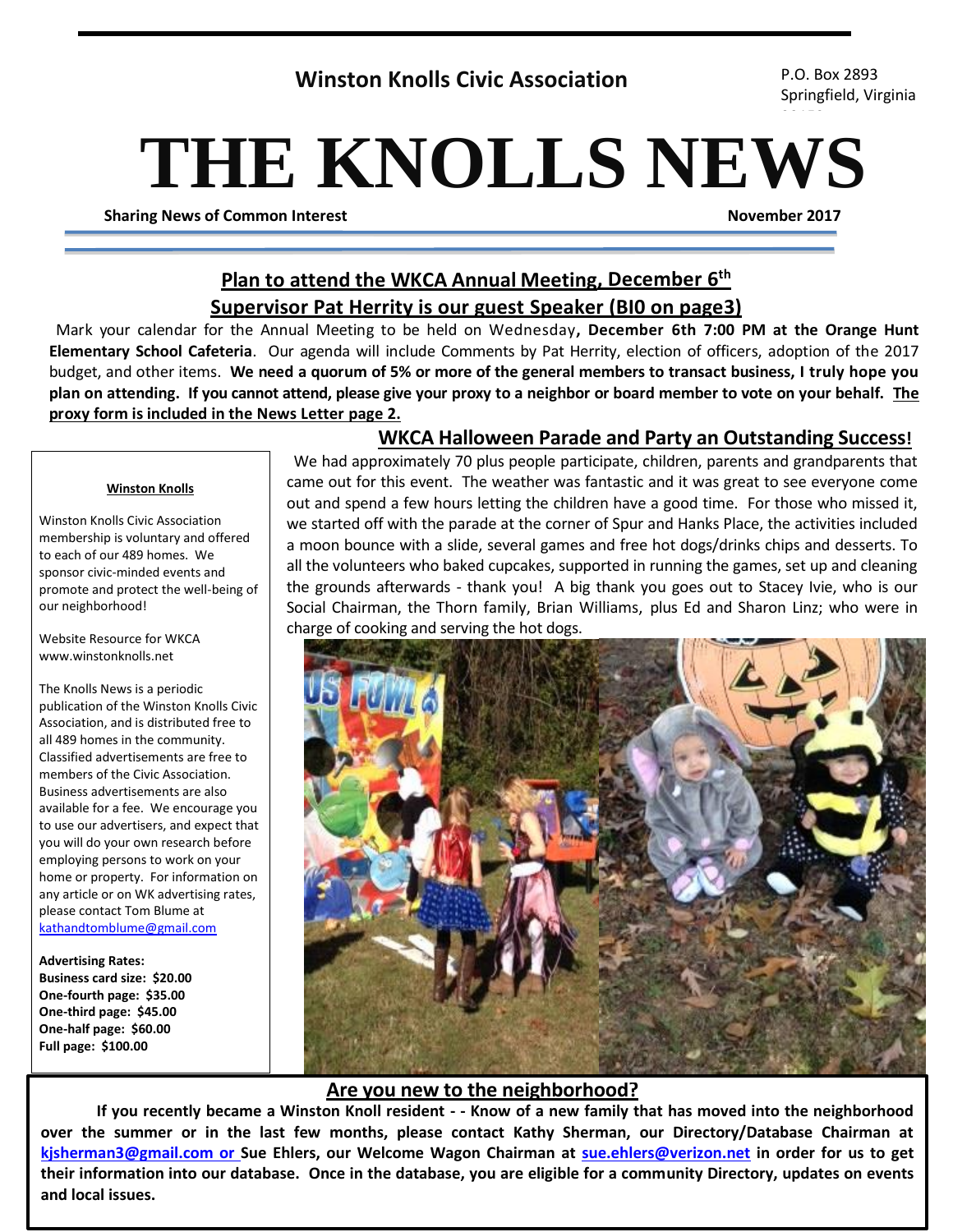## **Message from Winston Knolls President November – <sup>2017</sup>**

**Dear Neighbors and Friends – the fall were busy months for the civic association and I hope that you were able to participate and enjoy in the activities. We started off with the Annual Combined Yard Sale and then we followed that up with the combined pick up at the Orange Hunt Elementary School, which produced excellent results. Getting rid of excess junk and cleaning out your garage, saving you a trip to the dump and a fee! You read about the Halloween Parade and Party – a big success. I want thank all the individuals who volunteered their time and talent to support the Civic Association, in order that we can give back to the community.**

**Nominating Committee for 2017 officers - As required by the WKCA bylaws, a Nominating Committee of non-board members were appointed to come forth at the annual meeting with a slate of officers for election. The Nominating Committee is headed up by Jeff Lins and he and the committee volunteered to obtain a slate of candidates to be voted on at the Dec 6th annual meeting. Nominations will also be accepted from the floor at the meeting.** *Please join us and get the latest status from our Supervisor* **Pat Herrity.**

**The WKCA board is seeking and in need of new volunteers to fill positions of long-serving committee**  chairs who would like to turn over their role to someone new. Please contact me to learn more about the **board and the role you could fill as a volunteer for the community. No prior experience is necessary! This is a great way to give back and stay in the know about our community. We are only talking about an hour every 6weeks for Board meetings and 4/5 hours one afternoon in the fall/spring for an event- - call me!**

**As the Holiday season is almost here, I wish everyone a Happy Holiday and all the best to you and your family for a joyful holiday season! The next edition of the newsletter will be distributed in the January/February time frame, but check the website for updates.** 

| <b>WKCA Annual Meeting</b> |
|----------------------------|
| December 6, 2017           |
| <b>PROXY STATEMENT</b>     |

| I hereby designate                                                                                           | to act as my proxy at the Winston |
|--------------------------------------------------------------------------------------------------------------|-----------------------------------|
| Knolls Civic Association Annual Meeting on December 6, 2017. The above-mentioned person shall have the       |                                   |
| right to represent me, by voting on my behalf, on all matters brought before the membership at that meeting. |                                   |

**NAME** (print) **Date** 

**Signature\_\_\_\_\_\_\_\_\_\_\_\_\_\_\_\_\_\_\_\_\_\_\_\_\_\_\_\_\_\_\_\_\_\_\_\_\_\_\_\_\_\_\_\_\_\_\_\_\_\_\_\_\_\_\_\_\_\_\_\_\_**

**Address\_\_\_\_\_\_\_\_\_\_\_\_\_\_\_\_\_\_\_\_\_\_\_\_\_\_\_\_\_\_\_\_\_\_\_\_\_\_\_\_\_\_\_\_\_\_\_\_\_\_\_\_\_\_\_\_\_\_\_\_\_\_\_**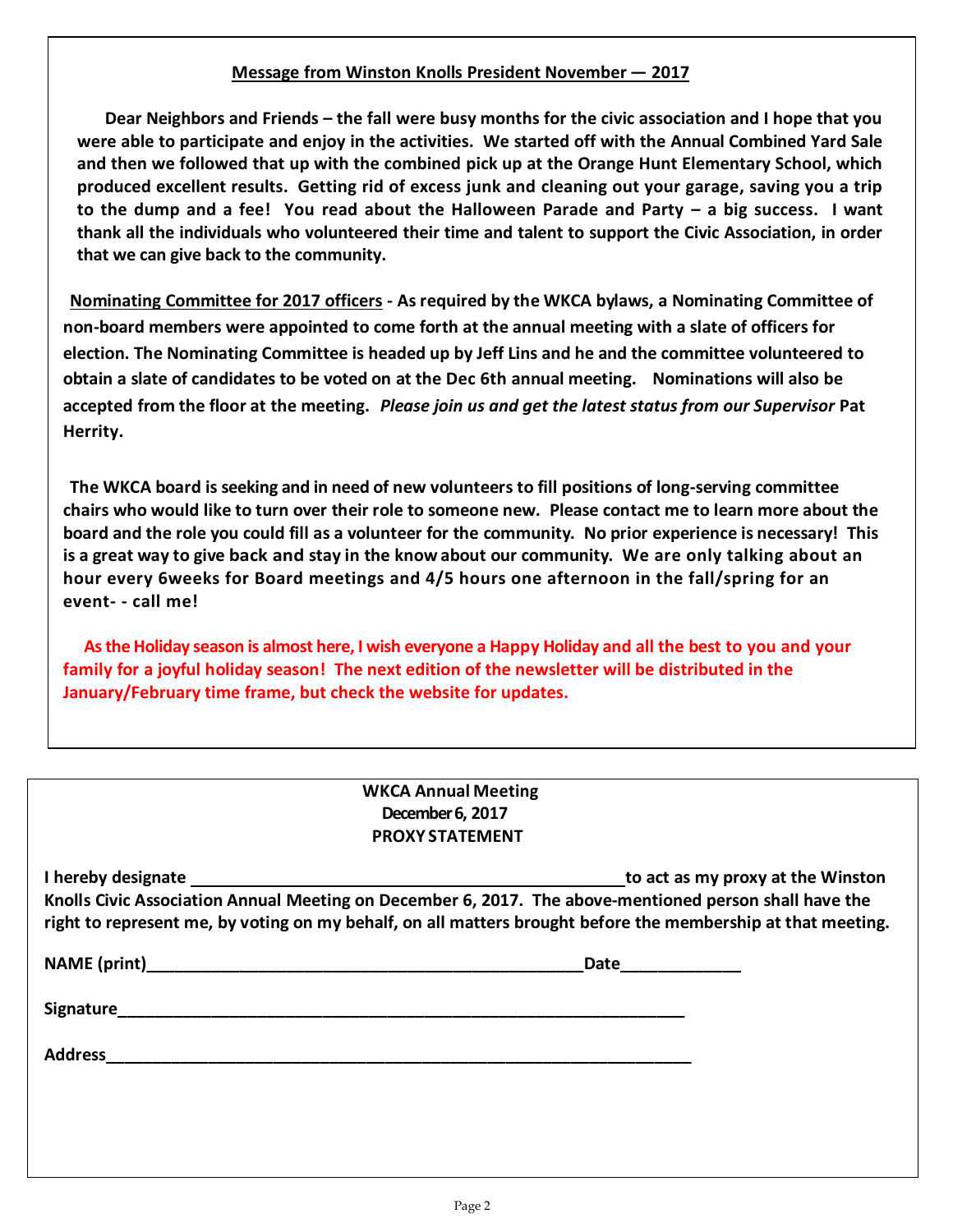## **Supervisor Pat Herrity to speak at WKCA annual meeting**

 Pat Herrity was raised in the Springfield District of Fairfax County. He attended St. Bernadette's grade school in Springfield, graduated from West Springfield High School in 1978, and earned a Bachelor's degree in



Accounting in 1982 from Virginia Tech. Having grown up in the eastern part of the Springfield District and now raising his family in the western part, Pat has a unique understanding of Fairfax County. As the son of former Fairfax County Board of Supervisors Chairman Jack Herrity, Pat grew up attending community meetings and budget hearings; he was raised with regular discussion of issues concerning Fairfax County at home giving him a deep understanding of our County and the issues we face today.

## **Education Chair Report by Ed Linz**

I recently conducted our semi-annual meeting with each of the three Principals in the Fairfax County Public Schools in our pyramid. What is common in each school is the Principal's desire that more community members join the PTA and become active partners with school leadership. This need increases as the children progress into middle school and high school; many parents seem to be eager to assist when their children are in elementary school, but lose interest in the PTA as their children are in higher grades.

Each of our schools has experienced significant enrollment increases since last year. **Cindy Crowley**, the Principal at Washington Irving Intermediate, told me that her enrollment is now at 1130, an increase of nearly 100. This has led to staff increases, but not yet overcrowding. In addition to an emphasis on reading, writing and speaking skills this year, there is also a focus on "kindness and responsibility" in an effort to increase the social skills of the students. She is

anticipating partnering with our local West Springfield Rotary Club to use their "4-way test" to promote this plan. I found the school to be extremely clean with the students quietly moving about between classes.

Our Orange Hunt Elementary Principal, **Karen Tuttle**, also reported a significant increase in students this year, from 865 to 942. As a result, they have had a staff increase of 5, in addition to having to increase class sizes. They have had to convert a computer room to a classroom, but the largest impact has been the crowding in the cafeteria. Several parents now come to the school to eat lunch with their children, but this does increase the crowding problem. She is not discouraging this, but asks that parents exercise judgment on when to come. Mrs. Tuttle sends out a weekly online letter to parents, *News You Choose*, which can be found via the FCPS website. You can also email her if you wish to be added to the distribution list. This is an excellent source of information and is a good way to keep informed on what is happening at Orange Hunt.

The big story at West Springfield High School remains the ongoing renovation of the building. The Principal, **Mike Mukai**, told me that due to the good weather the schedule is still on track for the first major phase to be completed in December. If all goes well, the entire Science Department will move over the holidays to the top floor of the new wing at the rear of the building, with the admin offices and library moving into the lower levels. The remainder of the renovation is on track to finish in 2019. Mr. Mukai discussed the recent issue with mold in the trailers which developed over the summer. This made the local news and was an ongoing concern through most of September. He acknowledged that the situation could have been handled better, but that two different FCPS departments were involved with testing the air and the coordination was not perfect. Apparently once the mold was cleaned, the air levels inside the trailers were better than the outside air, although several of the staff that I talked to expressed a different view. The enrollment is now at 2263 with class size now at 31, not a good situation in my opinion as a former teacher. SOL test scores, I was told, remain among the highest in the state. Mr. Mukai encourages citizens to come over for a tour.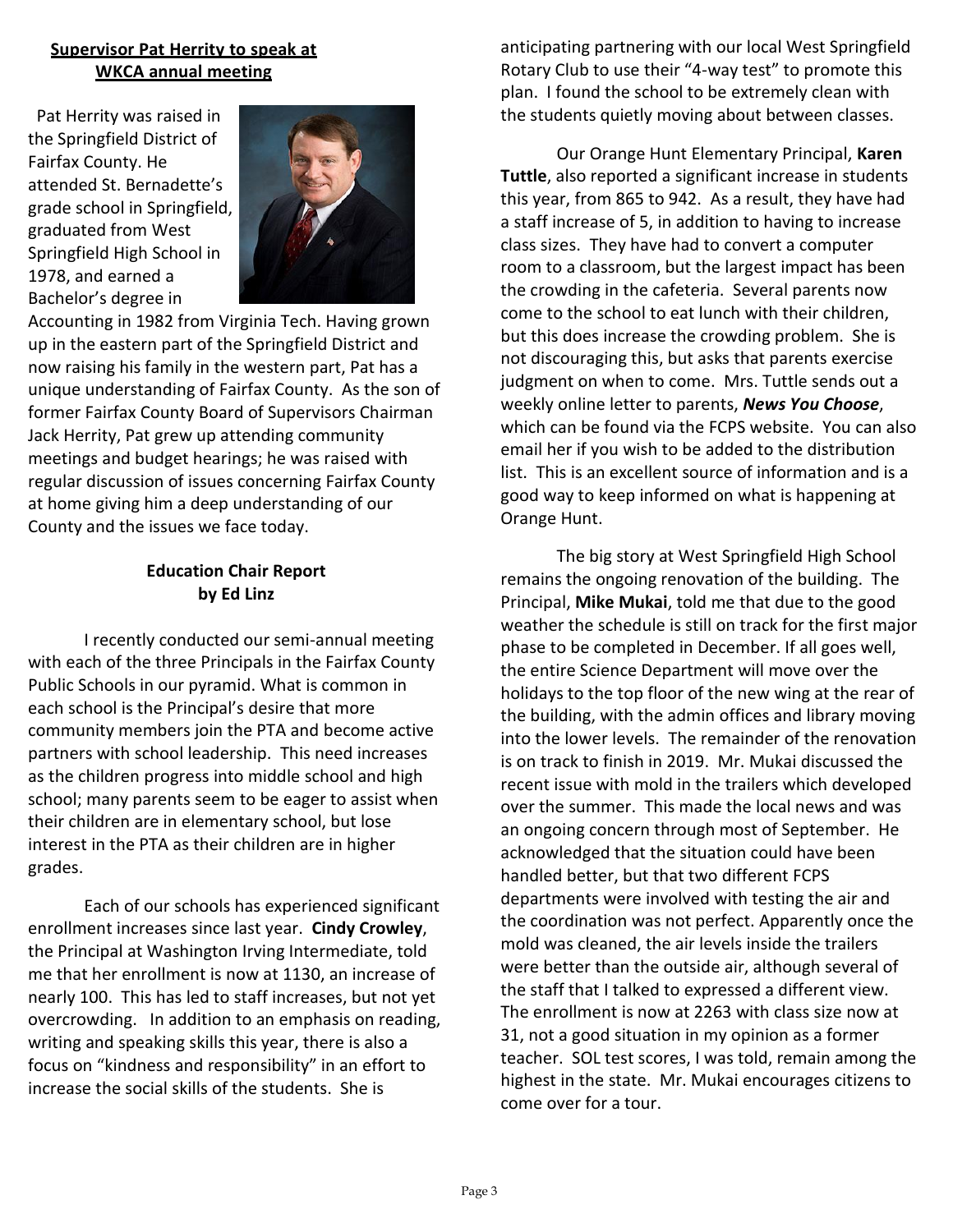## **Large Item Pick-Up"**

**In case you missed it, our "Large Item Pick-Up" was Saturday September308th . This is a combined WKCA & OHECA event at Orange Hunt Elementary School. At 8:00AM Fairfax county workers started hauling away mattresses, old TVs, monitors, grills, lawn furniture, etc., - much of what was not sold the previous weeks at the yard sale. The event saw an excellent turn out, we counted over 100 families that used the dumpster. Several new families took advantage of the dumpster as they were moving into the neighborhood and they also joined the civic association.** 

**"The Large Item Pick-Up" will be offered again in the spring and fall for 2018 and we are pleased to announce that shredding will be available at both events – your Civic Association in action!**



### **Neighborhood Watch Coordinator**

 My name is Keli Jacewitz and I'm the Neighborhood Watch Coordinator for Winston Knolls. My family and I moved here in July of 2016 after selling our house on Huntsman Blvd. I'd like to get Neighborhood Watch organized and ready to roll out with patrols in early March. I'd like to have patrols out in the neighborhood most week-ends from March to November of 2018. I think our team is ready to participate in the Winston Knolls Neighborhood Watch Program. Here is some helpful information you need to know.

### HOW IT WILL WORK:

You will sign up for the patrol dates of your choice using the online program, signup genius.

 Signup Genius will send you a reminder of your upcoming commitment one week prior to patrol so that you may change your date if needed.

 On watch night, you will pick up the patrol materials from the porch of the Coordinator's house, located at 7203 Flower Tuft Dr. Your patrol will go out approximately at 8:00pm and will last until approximately 11:00pm.

As soon as you learn of a schedule conflict for an assigned patrol night, please notify me and update sign up genius so that I may make arrangements to cover your patrol date.

I will send a different email with the Winston Knolls Neighborhood Watch schedule.

Thank you for participating in Winston Knolls Neighborhood Watch! You are helping to keep our neighborhood a safe place. If you have any questions, please email me.

Sincerely Yours, Keli Jacewitz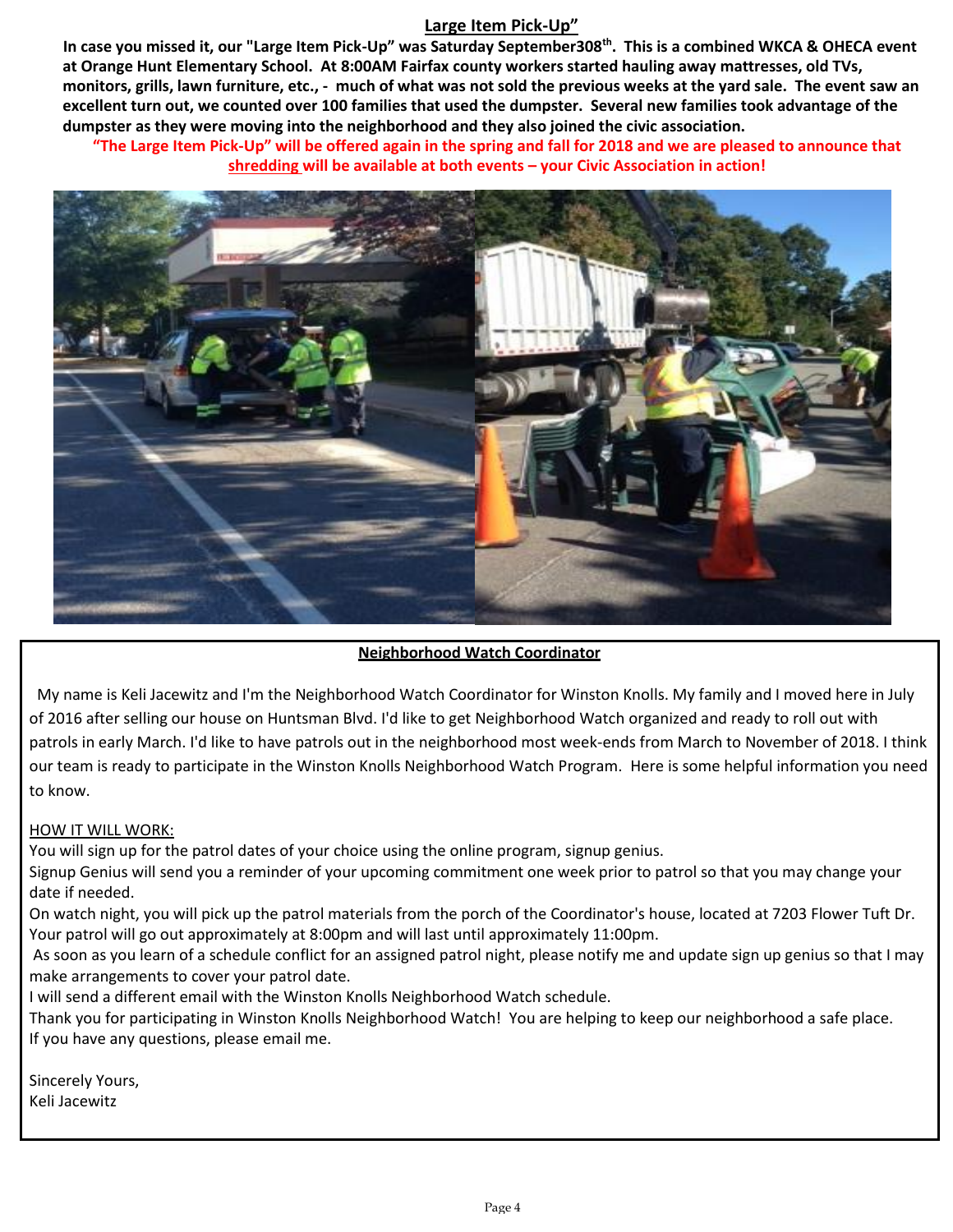## **2018 Proposed Budget**

| Income                                         | 2016        | 2017        | 2018            | <b>Notes</b>                  |
|------------------------------------------------|-------------|-------------|-----------------|-------------------------------|
|                                                | Actual      | Actual      | <b>Proposed</b> |                               |
| Dues for 2016 and beyond                       | \$6,840.00  | \$6,680.00  | \$5,000.00      | 315 of 489 homes paid         |
| Newsletter Ads                                 | \$605.00    | \$801.00    | \$500.00        |                               |
| Misc. Receipts                                 | \$5.08      | \$5.00      | \$0.00          | Donations + bank interest     |
| <b>Total Incoming Funds</b>                    | \$7,450.08  | \$7,486.00  | \$5,500.00      |                               |
| Cash Reserves at start of year (projected)     | \$7,390.96  | \$8,531.91  | \$8,500.00      |                               |
| <b>Total Available Funds</b>                   | \$22,291.12 | \$16,017.91 | \$14,000.00     |                               |
| <b>Expenses</b>                                |             |             |                 |                               |
| <b>WKCA Insurance Policy</b>                   | \$475.00    | \$475.00    | \$475.00        |                               |
| <b>WKCA Communications</b>                     |             |             |                 |                               |
| Newsletter/Flyer Printing                      | \$1,194.73  | \$1,106.11  | \$1,800.00      | 5 newsletters thru Nov        |
| Newsletter/Flyer Distribution                  | \$420.00    | \$252.00    | \$500.00        | <b>WKCA</b> youngsters        |
| Web Hosting                                    |             | \$0.00      | \$300.00        | contingency                   |
| Directory Printing/Surveys (every two years)   |             | \$413.40    | \$0.00          | (every two years)             |
| <b>Welcome Committee</b>                       |             |             |                 |                               |
| Welcoming materials                            |             |             | \$30.00         |                               |
| <b>Neigborhood Beautification</b>              |             |             |                 |                               |
| Median Strip/Common Lot Mowing                 | \$2,550.03  | \$2,632.00  | \$2,632.00      | rate for next 2 years         |
| Neigborhood Cleanup Days (2 events)            | \$129.00    | \$19.00     | \$400.00        |                               |
| Huntsman Sign Area                             |             |             |                 |                               |
| Landscaping/Maintenance                        | \$167.01    | \$223.54    | \$300.00        | 2017 one time Arley Dr.       |
|                                                |             | \$500.00    |                 | fence replacement             |
| Large item (county)                            |             |             |                 |                               |
| pickup and two shredding                       |             |             | \$200.00        |                               |
| <b>Hospitality/Social Committee</b>            |             |             |                 |                               |
| Social Events for Neighborhood                 |             | \$58.30     | \$1,800.00      | June picnic, \$58.30          |
| (e.g. 4th of July parade and Halloween events) |             | \$9.54      |                 | July 4 parade, \$9.54         |
|                                                |             | \$876.91    |                 | Halloween parade              |
|                                                |             | \$85.55     |                 | Halloween picnic              |
|                                                | \$1,033.36  | \$1,030.30  |                 | <b>Total Social Committee</b> |
| <b>Cub Scout Pack Sponsorship</b>              |             |             |                 |                               |
| Sponsor local Pack 685                         | \$200.00    | \$200.00    | \$200.00        |                               |
| <b>General Administrative</b>                  |             |             |                 |                               |
| Post Office Box                                | \$200.00    | \$200.00    | \$200.00        |                               |
| Miscellaneous Printing/Distribution            | \$0.00      | \$58.30     | \$60.00         |                               |
| Miscellaneous Admin Expenses                   | \$0.00      | \$11.45     | \$25.00         |                               |
|                                                |             |             |                 |                               |
| <b>Total Expenses</b>                          | \$6,369.13  | \$7,121.10  | \$8,922.00      |                               |
|                                                |             |             |                 |                               |
| <b>Year End Totals</b>                         | \$15,921.99 | \$8,896.81  | \$5,078.00      | could be as high as\$7000     |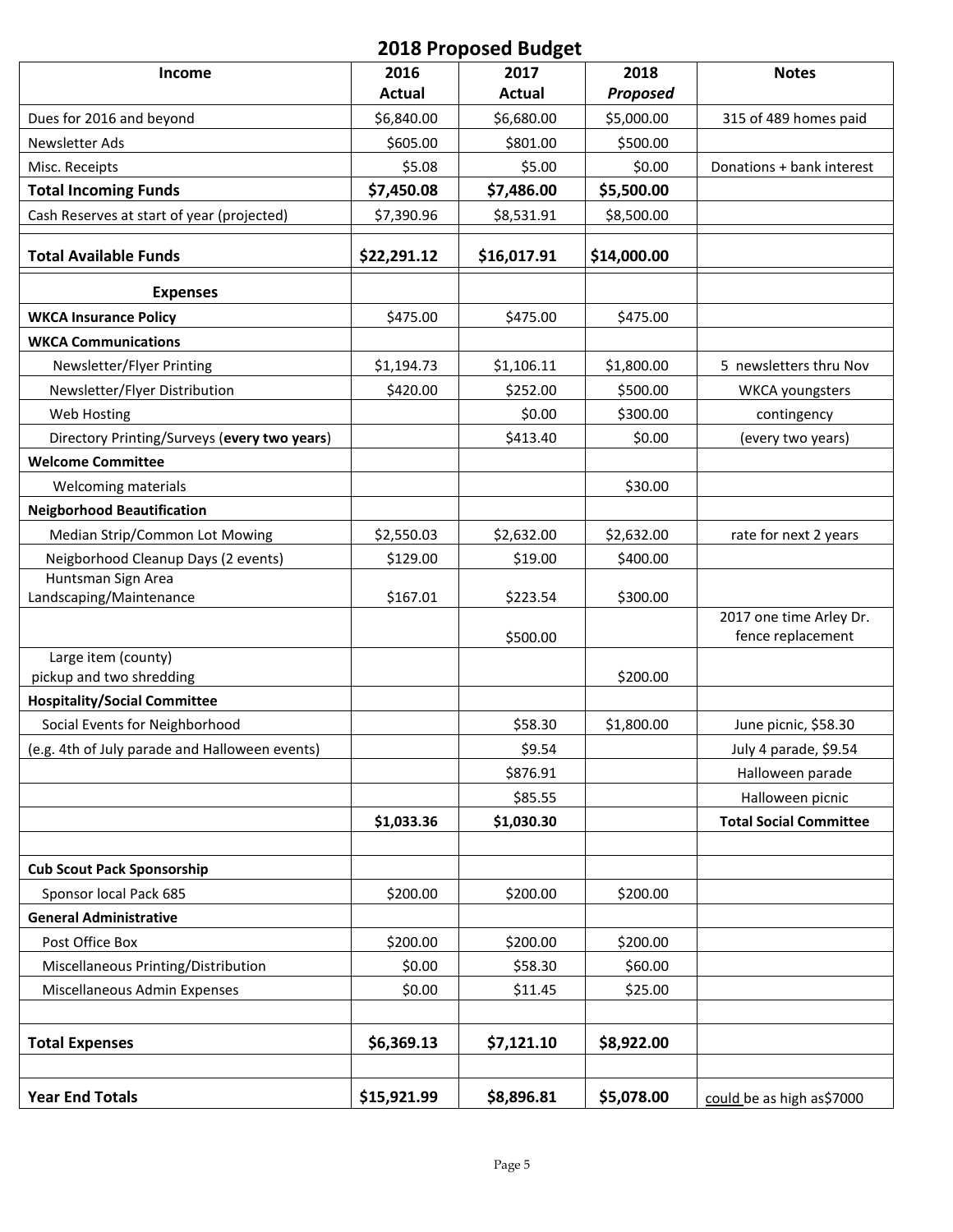## **CLASSIFIED ADS**

*All non-business ads (For Sale, Garage Sales, Wanted, Babysitters, etc.) are free to WKCA residents – as long as membership fees are up to date. Please submit your request to kjsherman3@gmail.com*

## **NEIGHBORHOOD WATCH:**

We need your support for our Neighborhood Watch program to assist in the maintaining the safety of our neighborhood. Anyone who is 18 years or older may join. **Please contact our WKCA coordinator: Keli Jacewitz** [kjacewitz@gmail.com,](mailto:kjacewitz@gmail.com) **or call 703-912- 7610**

## **ITEMS FOR SALE:**

Fisher-Price Little People, Kid K'nex, Lego Duplo, and other name-brand children and toddler toys for sale. All gently used, but clean and in good condition. All priced between \$5 and \$15 for each set or kit. Inquiries to Ann at [annbsun@aol.com](mailto:annbsun@aol.com) or 703.451.5647 for details.

## **BABYSITTING:**

Sydney Schaffer (teen) call: 703 303-6824 Grace O'Grady (teen) call: 703-913-3464 Amanda Richardson (teen) call: 703-644-0508 Rebecca Richardson (teen) call: 703-644-0508 Audrey Valentine (teen) call: 703-625-7299 Amy Peterson (teen) call: 703-912-6363 Reed Gray (teen) call: 757-705-8835 TJ Brantley (teen) call: 703-451-0077 Marie Cluff (teen) call: 610-704-6087

## **PET WALKERS/SITTERS:**

Sydney Schaffer (teen) call: 703 303-6824 Joey MacDonald (teen) call: 571-533-0003 Amy Peterson (teen) call: 703-912-6363 Reed Gray (teen) call: 757-705-8835 Lauren Cluff (teen) call: 610-505-0440 Erin Burns (teen) call: 703-455-1820 Joseph Harris (teen) 202-255-3068 Sam Harris (teen) 202-255-3068

## **LAWNCARE/MOWING:**

TJ Brantley (teen) call: 703-451-0077 Joe Burns (teen) call: 703-455-1820 Andrew Burns (teen) call: 703-455-1820 Ian Elkins (teen) call: 937-903-9441

## **SEAMSTRESS/SEWING:**

Carol Cluff (Adult) call: 610-505-0440

## **RECOMMENDATIONS/REFERRALS:**

Home Painting Interior/Exterior – Freddy's Contractor Service **www.fcservicesinc.com** Freddy Vargas (owner) 703-499- 7959. Referred by Kathy Sherman (Winston Knolls Resident)